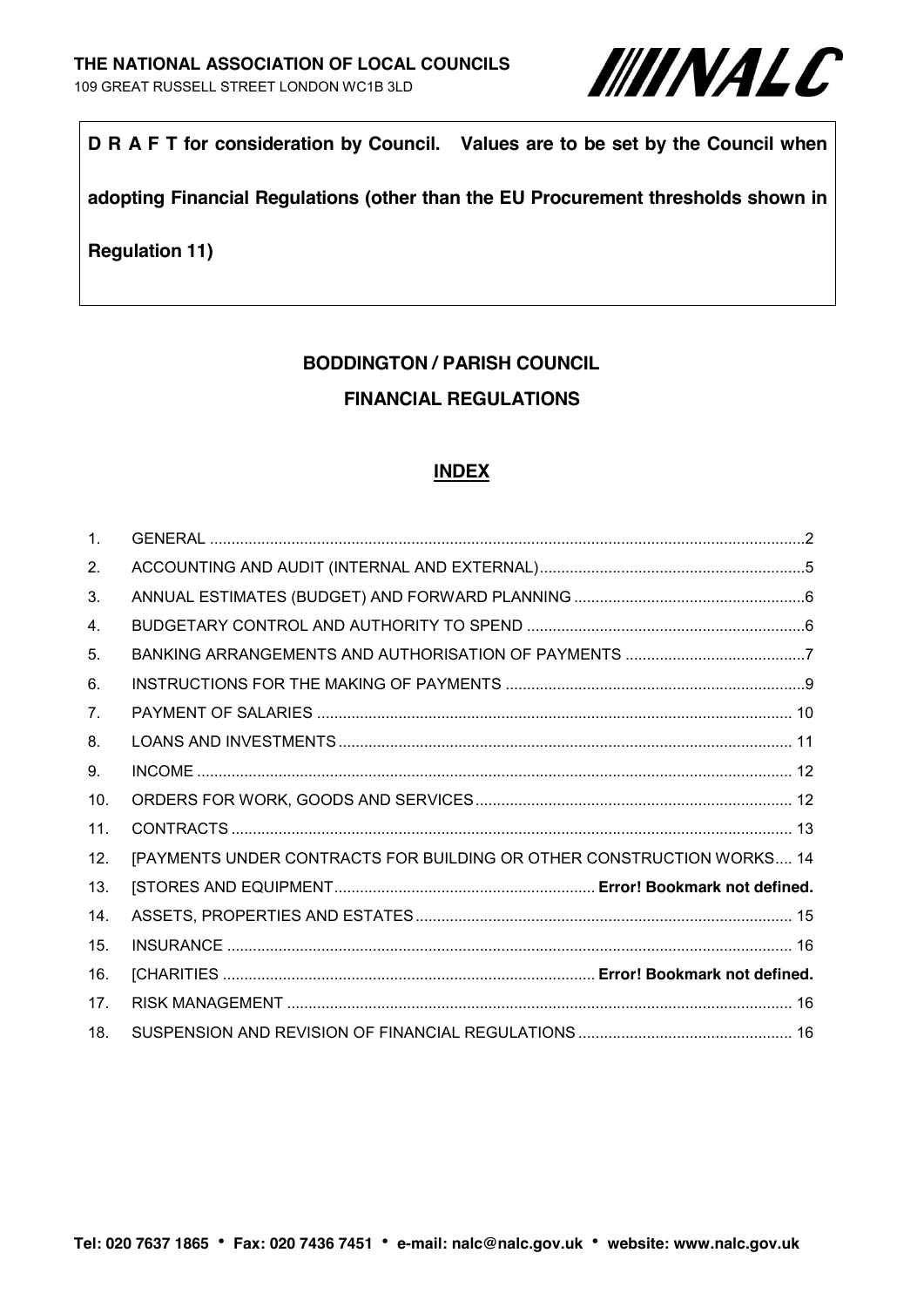These Financial Regulations were adopted by the Council at its Meeting held on 13 May 2015

## <span id="page-1-0"></span>**1. GENERAL**

- 1.1. These financial regulations govern the conduct of financial management by the council and may only be amended or varied by resolution of the council. Financial regulations are one of the council"s three governing policy documents providing procedural guidance for members and officers. Financial regulations must be observed in conjunction with the council's standing orders<sup>1</sup> and any individual financial regulations relating to contracts.
- 1.2. The council is responsible in law for ensuring that its financial management is adequate and effective and that the council has a sound system of internal control which facilitates the effective exercise of the council's functions, including arrangements for the management of risk.
- 1.3. The council"s accounting control systems must include measures:
	- for the timely production of accounts;
	- that provide for the safe and efficient safeguarding of public money;
	- to prevent and detect inaccuracy and fraud; and
	- identifying the duties of officers.
- 1.4. These financial regulations demonstrate how the council meets these responsibilities and requirements.
- 1.5. At least once a year, prior to approving the Annual Governance Statement, the council must review the effectiveness of its system of internal control which shall be in accordance with proper practices.
- 1.6. A breach of these Regulations by an employee is gross misconduct.
- 1.7. Members of Council are expected to follow the instructions within these Regulations and not to entice employees to breach them. Failure to follow instructions within these Regulations brings the office of Councillor into disrepute.
- 1.8. The Responsible Financial Officer (RFO) holds a statutory office to be appointed by the council. [The Clerk has been appointed as RFO for this council and these regulations will apply accordingly.]

Model standing orders for councils are available in Local Councils Explained © 2013 National Association of Local Councils

MODEL FINANCIAL REGULATIONS – UPDATED 08 APRIL 2014 Page 2 of 16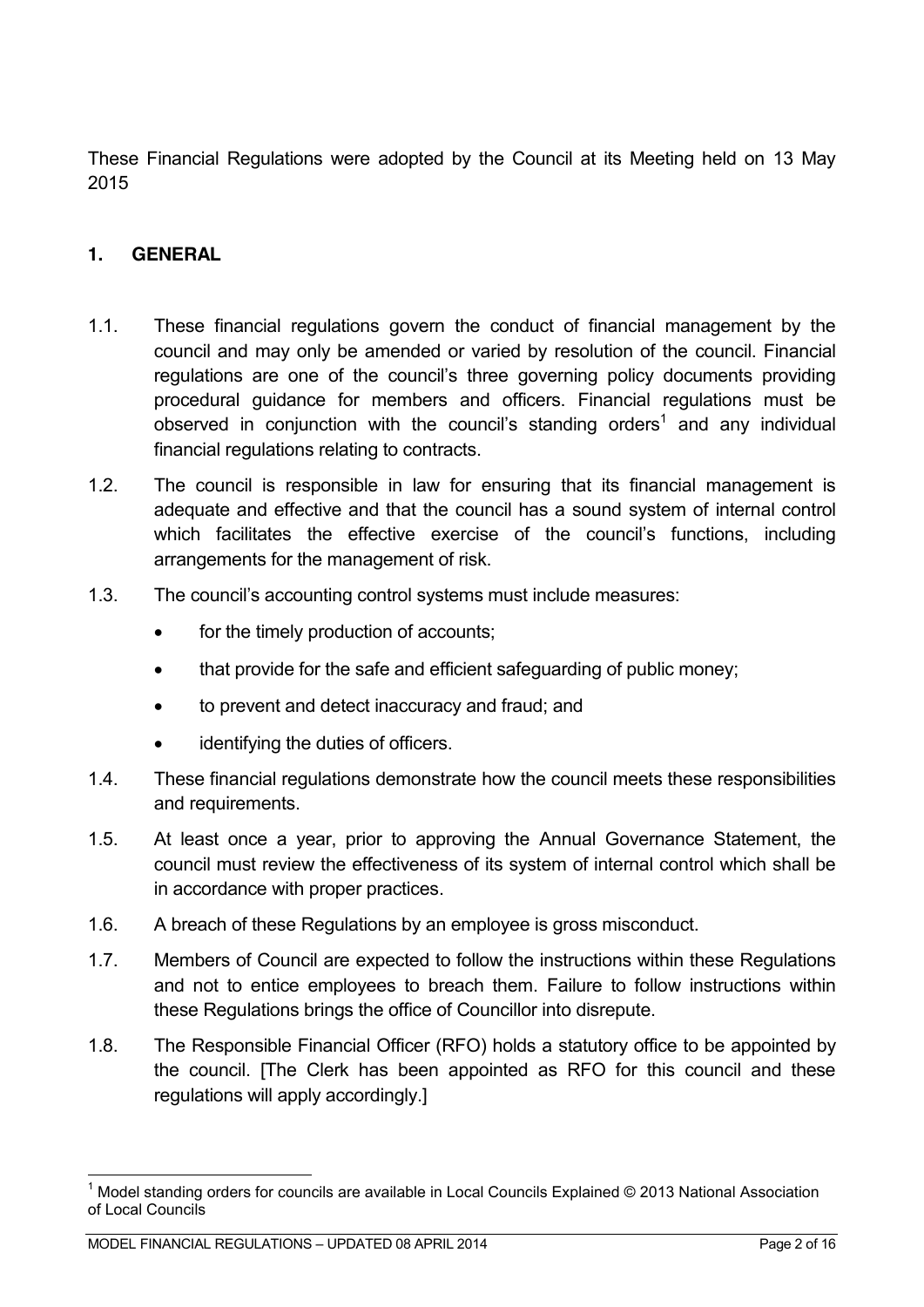- 1.9. The RFO;
	- acts under the policy direction of the council;
	- administers the council's financial affairs in accordance with all Acts, Regulations and proper practices;
	- determines on behalf of the council its accounting records and accounting control systems;
	- **•** ensures the accounting control systems are observed;
	- maintains the accounting records of the council up to date in accordance with proper practices;
	- assists the council to secure economy, efficiency and effectiveness in the use of its resources; and
	- produces financial management information as required by the council.
- 1.10. The accounting records determined by the RFO shall be sufficient to show and explain the council's transactions and to enable the RFO to ensure that any income and expenditure account and statement of balances, or record of receipts and payments and additional information, as the case may be, or management information prepared for the council from time to time comply with the Accounts and Audit Regulations<sup>2</sup>.
- 1.11. The accounting records determined by the RFO shall in particular contain:
	- entries from day to day of all sums of money received and expended by the council and the matters to which the income and expenditure or receipts and payments account relate;
	- a record of the assets and liabilities of the council; and
	- wherever relevant, a record of the council's income and expenditure in relation to claims made, or to be made, for any contribution, grant or subsidy.
- 1.12. The accounting control systems determined by the RFO shall include:
	- procedures to ensure that the financial transactions of the council are recorded as soon as reasonably practicable and as accurately and reasonably as possible;
	- procedures to enable the prevention and detection of inaccuracies and fraud and the ability to reconstruct any lost records;
	- identification of the duties of officers dealing with financial transactions and division of responsibilities of those officers in relation to significant transactions;

 <sup>2</sup> In England - Accounts and Audit (England) Regulations 2011/817 In Wales - Accounts and Audit (Wales) Regulations 2005/368

MODEL FINANCIAL REGULATIONS – UPDATED 08 APRIL 2014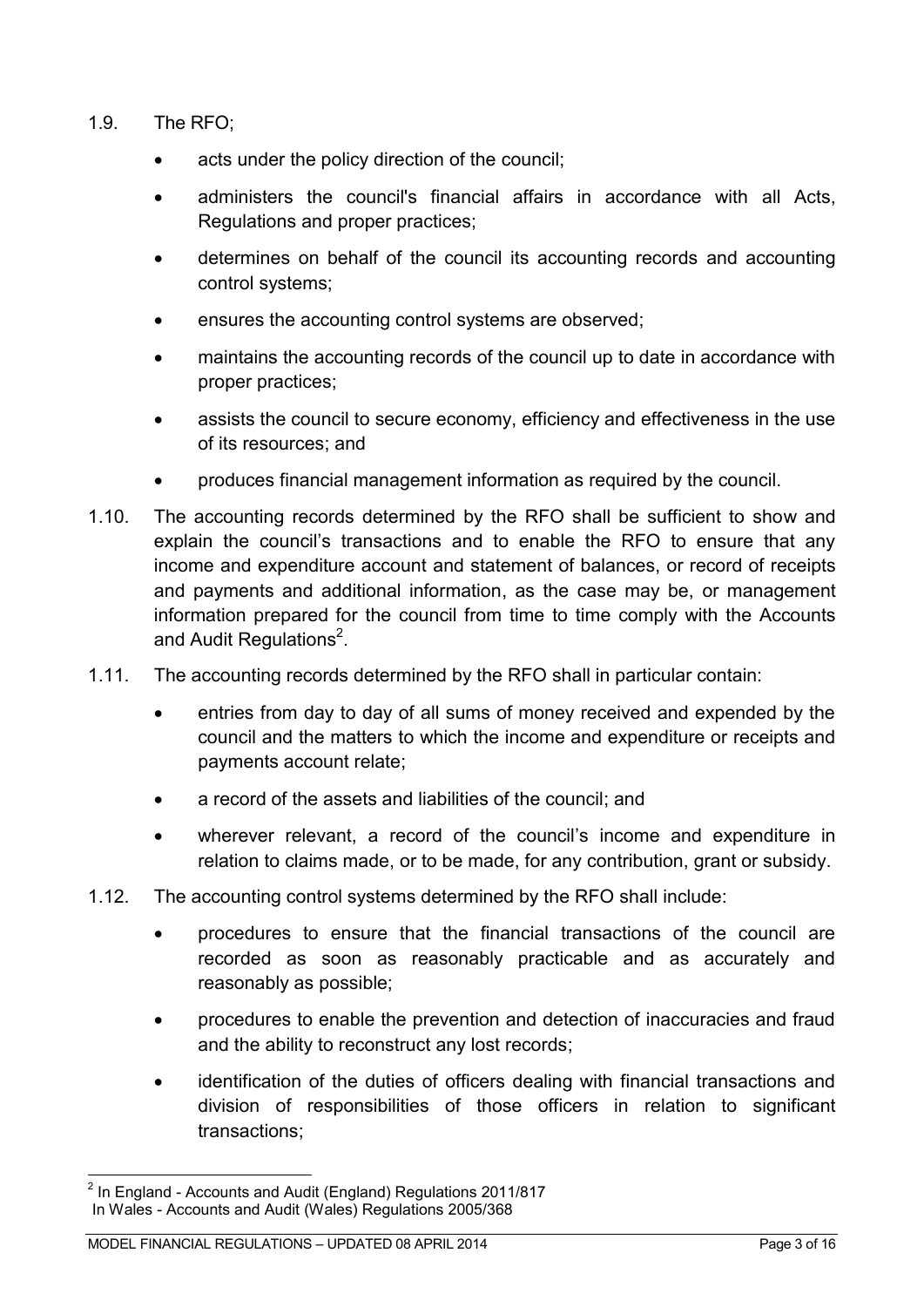- procedures to ensure that uncollectable amounts, including any bad debts are not submitted to the council for approval to be written off except with the approval of the RFO and that the approvals are shown in the accounting records; and
- measures to ensure that risk is properly managed.
- 1.13. The council is not empowered by these Regulations or otherwise to delegate certain specified decisions. In particular any decision regarding:
	- setting the final budget or the precept (Council Tax Requirement);
	- approving accounting statements;
	- approving an annual governance statement;
	- borrowing;
	- writing off bad debts;
	- declaring eligibility for the General Power of Competence; and
	- addressing recommendations in any report from the internal or external auditors,

shall be a matter for the full council only.

- 1.14. In addition the council must:
	- determine and keep under regular review the bank mandate for all council bank accounts;
	- approve any grant or a single commitment in excess of [£5,000]; and
	- in respect of the annual salary for any employee have regard to recommendations about annual salaries of employees made by the relevant Committee in accordance with its terms of reference.
- 1.15. In these financial regulations, references to the Accounts and Audit Regulations or "the regulations" shall mean the regulations issued under the provisions of section 27 of the Audit Commission Act 1998, or any superseding legislation, and then in force unless otherwise specified.

In these financial regulations the term 'proper practice' or 'proper practices' shall refer to guidance issued in *Governance and Accountability for Local Councils – a Practitioners' Guide (England)* issued by the Joint Practitioners Advisory Group (JPAG), available from the websites of NALC and the Society for Local Council Clerks (SLCC) or *Governance and Accountability for Local Councils in Wales - A Practitioners' Guide*, available from the websites of One Voice Wales (OVW) and SLCC as appropriate.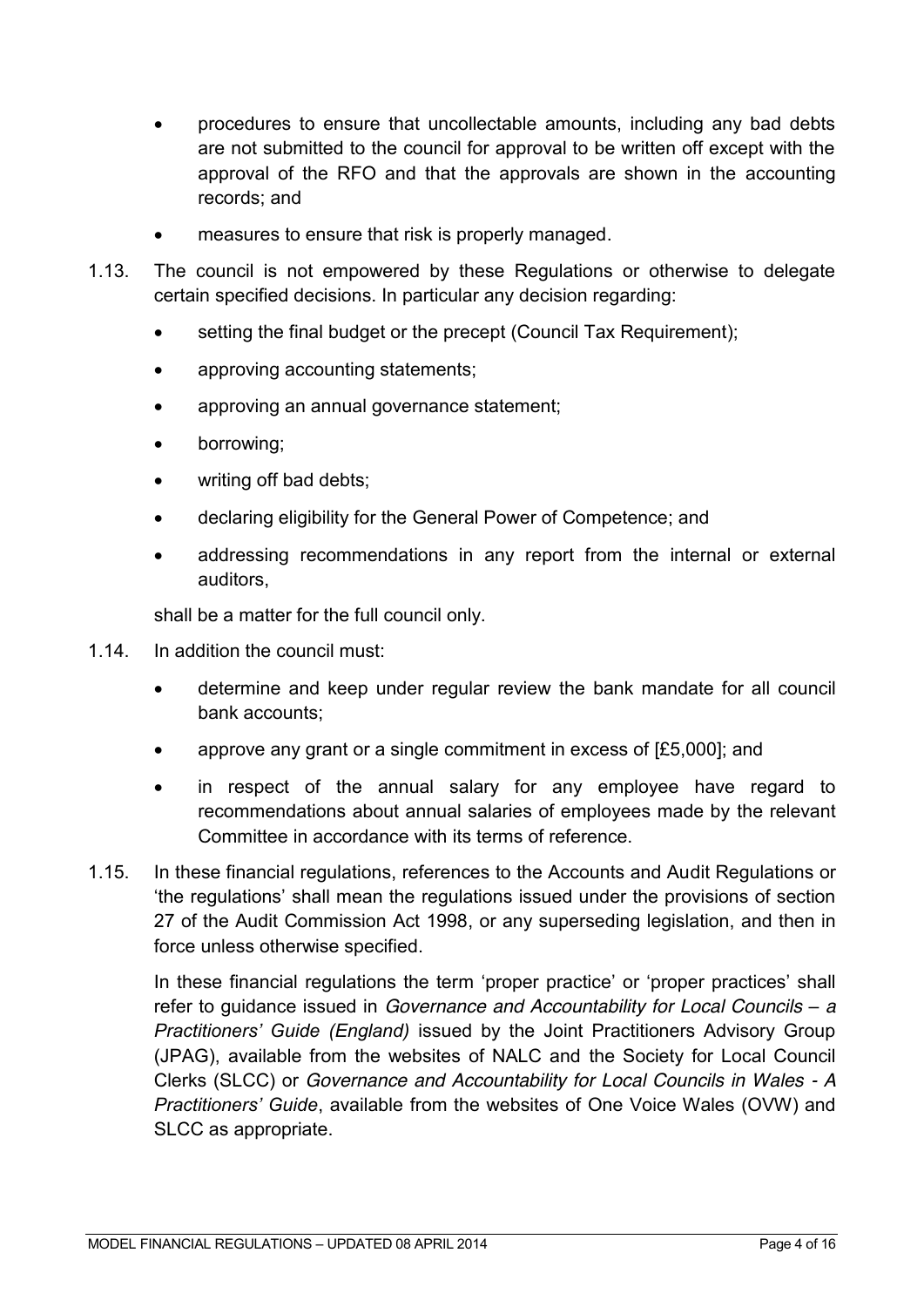# <span id="page-4-0"></span>**2. ACCOUNTING AND AUDIT (INTERNAL AND EXTERNAL)**

- 2.1. All accounting procedures and financial records of the council shall be determined by the RFO in accordance with the Accounts and Audit Regulations, appropriate Guidance and proper practices.
- 2.2. On a regular basis, at least once in each quarter, and at each financial year end, a member other than the Chairman [or a cheque signatory] shall be appointed to verify bank reconciliations (for all accounts) produced by the RFO. The member shall sign the reconciliations and the original bank statements (or similar document) as evidence of verification. This activity shall on conclusion be reported, including any exceptions, to and noted by the council
- 2.3. The RFO shall complete the annual statement of accounts, annual report, and any related documents of the council contained in the Annual Return (as specified in proper practices) as soon as practicable after the end of the financial year and having certified the accounts shall submit them and report thereon to the council within the timescales set by the Accounts and Audit Regulations.
- 2.4. The council shall ensure that there is an adequate and effective system of internal audit of its accounting records, and of its system of internal control in accordance with proper practices. Any officer or member of the council shall make available such documents and records as appear to the council to be necessary for the purpose of the audit and shall, as directed by the council, supply the RFO, internal auditor, or external auditor with such information and explanation as the council considers necessary for that purpose.
- 2.5. The internal auditor shall be appointed by and shall carry out the work in relation to internal controls required by the council in accordance with proper practices.
- 2.6. The internal auditor shall:
	- be competent and independent of the financial operations of the council;
	- report to council in writing, or in person, on a regular basis with a minimum of one annual written report during each financial year;
	- to demonstrate competence, objectivity and independence, be free from any actual or perceived conflicts of interest, including those arising from family relationships; and
	- have no involvement in the financial decision making, management or control of the council.
- 2.7. Internal or external auditors may not under any circumstances:
	- perform any operational duties for the council;
	- initiate or approve accounting transactions; or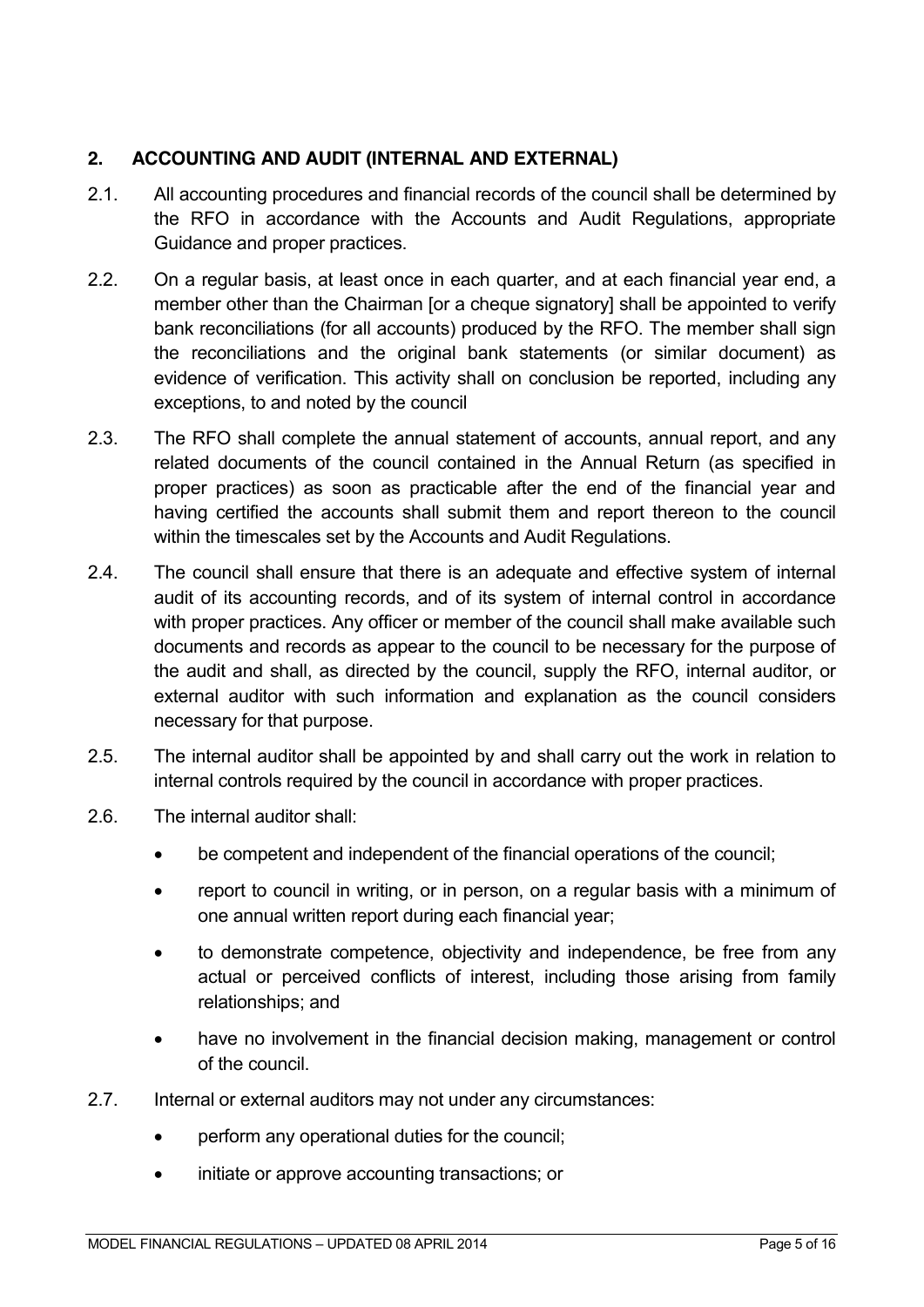- direct the activities of any council employee, except to the extent that such employees have been appropriately assigned to assist the internal auditor.
- 2.8. For the avoidance of doubt, in relation to internal audit the terms "independent" and "independence" shall have the same meaning as is described in proper practices.
- 2.9. The RFO shall make arrangements for the exercise of electors' rights in relation to the accounts including the opportunity to inspect the accounts, books, and vouchers and display or publish any notices and statements of account required by Audit Commission Act 1998, or any superseding legislation, and the Accounts and Audit Regulations.
- 2.10. The RFO shall, without undue delay, bring to the attention of all councillors any correspondence or report from internal or external auditors.

# <span id="page-5-0"></span>**3. ANNUAL ESTIMATES (BUDGET) AND FORWARD PLANNING**

- 3.1. [Each committee (if any) shall review its three year forecast of revenue and capital receipts and payments. Having regard to the forecast, it shall thereafter formulate and submit proposals for the following financial year to the council not later than the end of [November] each year including any proposals for revising the forecast].
- 3.2. The RFO must each year, by no later than November prepare detailed estimates of all receipts and payments including the use of reserves and all sources of funding for the following financial year in the form of a budget to be considered by the council.
- 3.3. The council shall consider annual budget proposals in relation to the council"s three year forecast of revenue and capital receipts and payments including recommendations for the use of reserves and sources of funding and update the forecast accordingly.
- 3.4. The council shall fix the precept (council tax requirement), and relevant basic amount of council tax to be levied for the ensuing financial year not later than by the end of January each year. The RFO shall issue the precept to the billing authority and shall supply each member with a copy of the approved annual budget.
- 3.5. The approved annual budget shall form the basis of financial control for the ensuing year.

# <span id="page-5-1"></span>**4. BUDGETARY CONTROL AND AUTHORITY TO SPEND**

- 4.1. Expenditure on revenue items may be authorised up to the amounts included for that class of expenditure in the approved budget. This authority is to be determined by:
	- the council for all items over [£5,000]:

Contracts may not be disaggregated to avoid controls imposed by these regulations.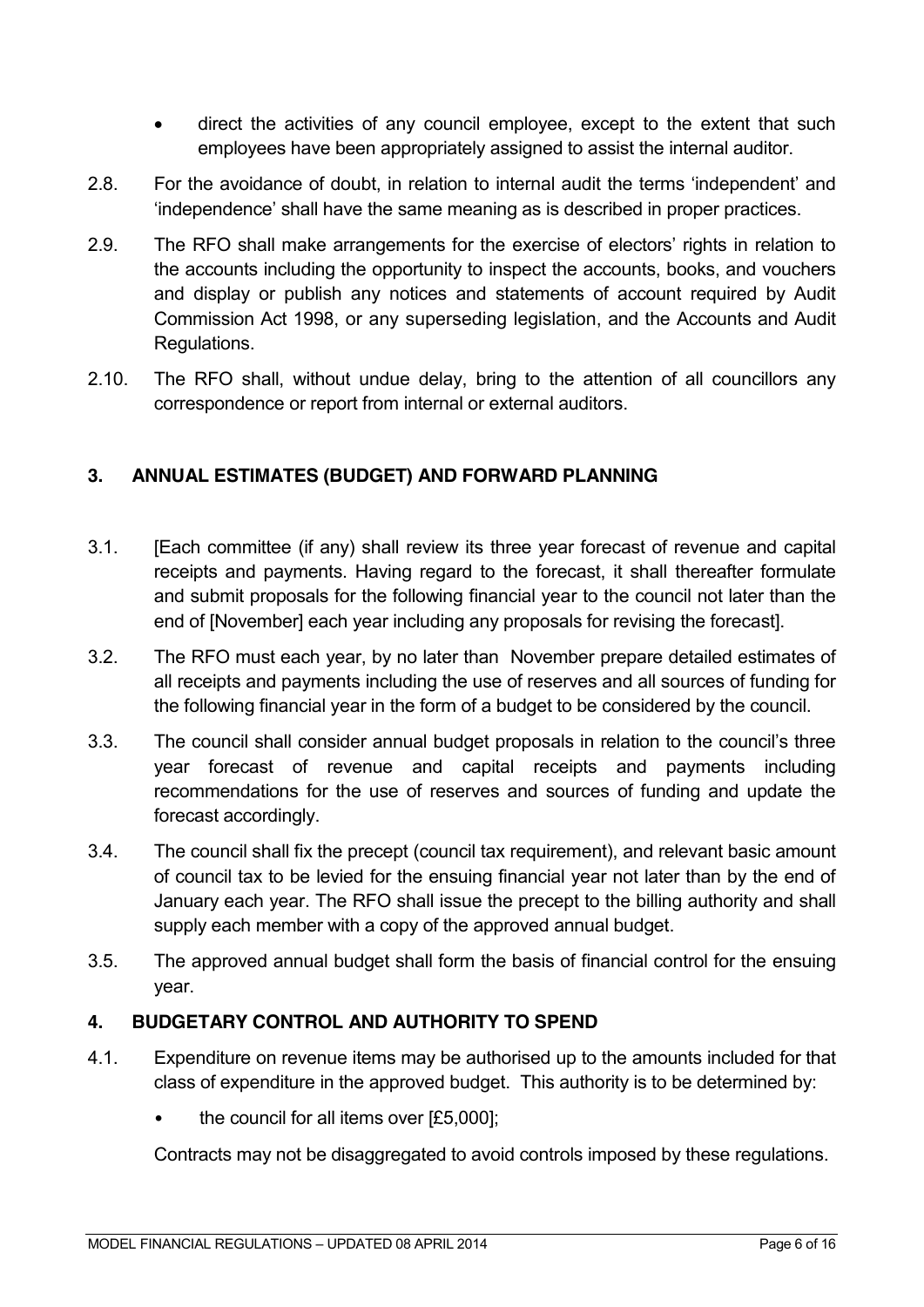- 4.2. No expenditure may be authorised that will exceed the amount provided in the revenue budget for that class of expenditure other than by resolution of the council, or duly delegated committee. During the budget year and with the approval of council having considered fully the implications for public services, unspent and available amounts may be moved to other budget headings or to an earmarked reserve as appropriate ('virement').
- 4.3. Unspent provisions in the revenue or capital budgets for completed projects shall not be carried forward to a subsequent year.
- 4.4. The salary budgets are to be reviewed at least annually in [October] for the following financial year and such review shall be evidenced by a hard copy schedule signed by the Clerk and the Chairman of Council or relevant committee. The RFO will inform committees of any changes impacting on their budget requirement for the coming year in good time.
- 4.5. In cases of extreme risk to the delivery of council services, the clerk may authorise revenue expenditure on behalf of the council which in the clerk"s judgement it is necessary to carry out. Such expenditure includes repair, replacement or other work, whether or not there is any budgetary provision for the expenditure, subject to a limit of [£500]. The Clerk shall report such action to the chairman as soon as possible and to the council as soon as practicable thereafter.
- 4.6. No expenditure shall be authorised in relation to any capital project and no contract entered into or tender accepted involving capital expenditure unless the council is satisfied that the necessary funds are available and the requisite borrowing approval has been obtained.
- 4.7. All capital works shall be administered in accordance with the council's standing orders and financial regulations relating to contracts.
- 4.8. The RFO shall regularly provide the council with a statement of receipts and payments to date under each head of the budgets, comparing actual expenditure to the appropriate date against that planned as shown in the budget. These statements are to be prepared at least at the end of each financial quarter and shall show explanations of material variances. For this purpose "material" shall be in excess of [£100] or [15%] of the budget.
- 4.9. Changes in earmarked reserves shall be approved by council as part of the budgetary control process.

## <span id="page-6-0"></span>**5. BANKING ARRANGEMENTS AND AUTHORISATION OF PAYMENTS**

5.1. The council's banking arrangements, including the bank mandate, shall be made by the RFO and approved by the council; banking arrangements may not be delegated to a committee. They shall be regularly reviewed for safety and efficiency. [The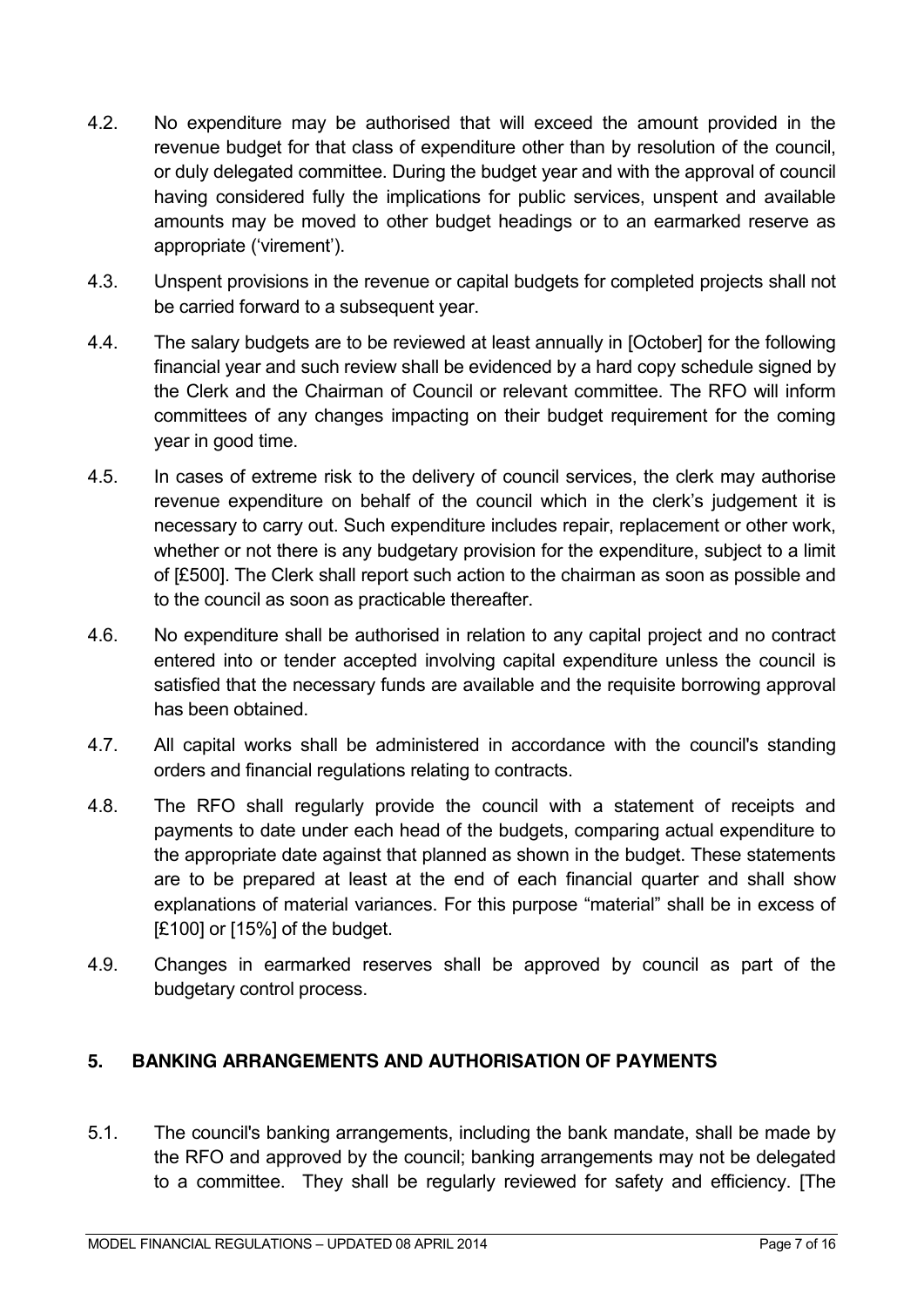council shall seek credit references in respect of members or employees who act as signatories].

- 5.2. The RFO shall prepare a schedule of payments requiring authorisation, forming part of the Agenda for the Meeting and, together with the relevant invoices, present the schedule to council The council shall review the schedule for compliance and, having satisfied itself shall authorise payment by a resolution of the council. The approved schedule shall be ruled off and initialled by the Chairman of the Meeting. A detailed list of all payments shall be disclosed within or as an attachment to the minutes of the meeting at which payment was authorised. Personal payments (including salaries, wages, expenses and any payment made in relation to the termination of a contract of employment) may be summarised to remove public access to any personal information.
- 5.3. All invoices for payment shall be examined, verified and certified by the RFO to confirm that the work, goods or services to which each invoice relates has been received, carried out, examined and represents expenditure previously approved by the council.
- 5.4. The RFO shall examine invoices for arithmetical accuracy and analyse them to the appropriate expenditure heading. The RFO shall take all steps to pay all invoices submitted, and which are in order, at the next available council Meeting.
- 5.5. The Clerk and RFO shall have delegated authority to authorise the payment of items only in the following circumstances:
	- a) If a payment is necessary to avoid a charge to interest under the Late Payment of Commercial Debts (Interest) Act 1998, and the due date for payment is before the next scheduled Meeting of council, where the Clerk and RFO certify that there is no dispute or other reason to delay payment, provided that a list of such payments shall be submitted to the next appropriate meeting of council
	- b) An expenditure item authorised under 5.6 below (continuing contracts and obligations) provided that a list of such payments shall be submitted to the next appropriate meeting of council [or finance committee]; or
	- c) fund transfers within the councils banking arrangements up to the sum of [£10,000], provided that a list of such payments shall be submitted to the next appropriate meeting of council for finance committee].
- 5.6. For each financial year the Clerk and RFO shall draw up a list of due payments which arise on a regular basis as the result of a continuing contract, statutory duty, or obligation (such as but not exclusively, Salaries, PAYE and NI, Superannuation Fund and regular maintenance contracts and the like for which council [,or a duly authorised committee,] may authorise payment for the year provided that the requirements of regulation 4.1 (Budgetary Controls) are adhered to, provided also that a list of such payments shall be submitted to the next appropriate meeting of council . A record of regular payments made under 5.6 above shall be drawn up and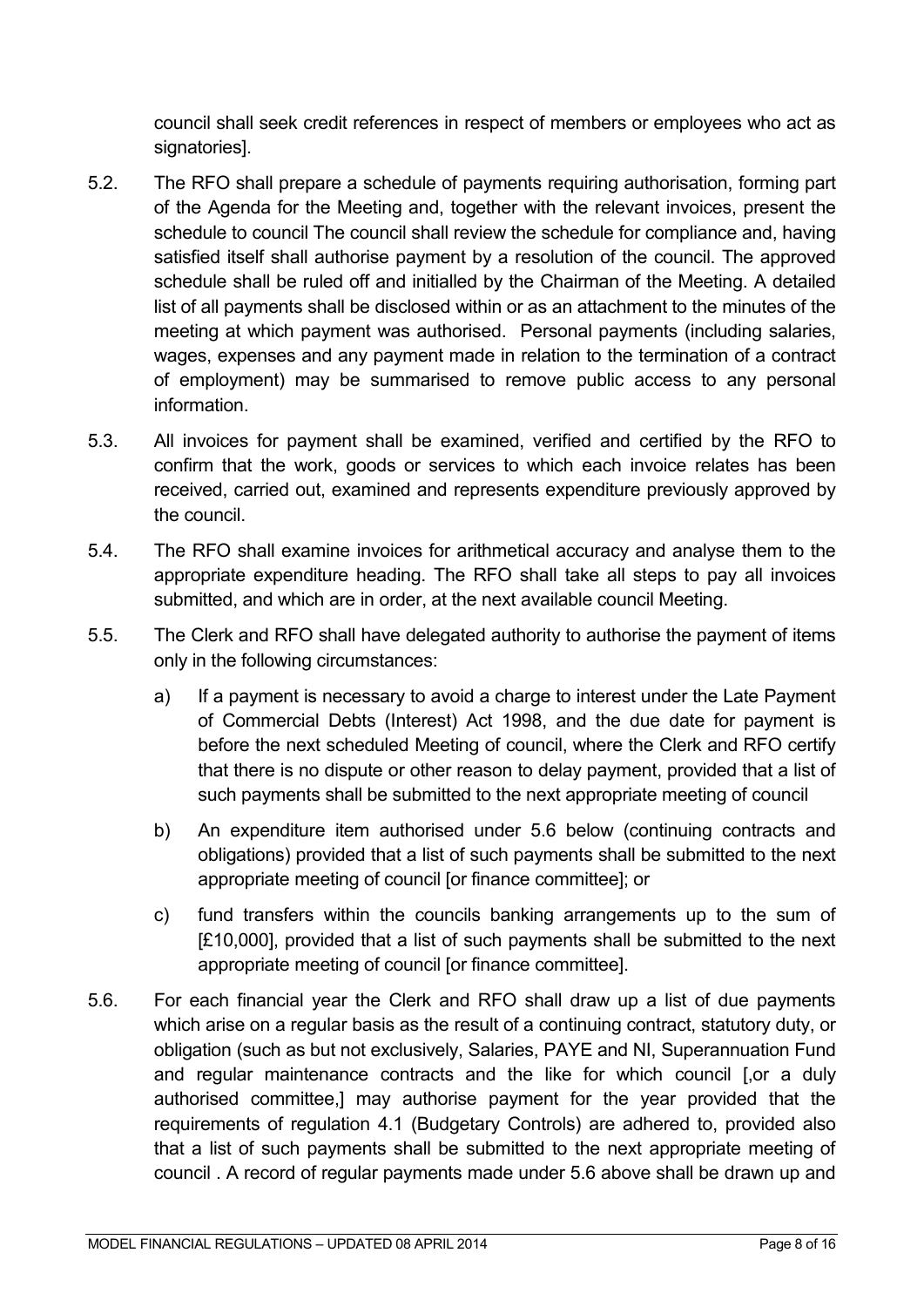be signed by two members on each and every occasion when payment is authorised - thus controlling the risk of duplicated payments being authorised and / or made.

- 5.7. In respect of grants a duly authorised committee shall approve expenditure within any limits set by council and in accordance with any Policy statement approved by council. Any Revenue or Capital Grant in excess of £5,000 shall before payment, be subject to ratification by resolution of the council.
- 5.8. Members are subject to the Code of Conduct that has been adopted by the council and shall comply with the Code and Standing Orders when a decision to authorise or instruct payment is made in respect of a matter in which they have a disclosable pecuniary or other interest, unless a dispensation has been granted.
- 5.9. The council will aim to rotate the duties of members in these Regulations so that onerous duties are shared out as evenly as possible over time.
- 5.10. Any changes in the recorded details of suppliers, such as bank account records, shall be approved in writing by a Member.

## <span id="page-8-0"></span>**6. INSTRUCTIONS FOR THE MAKING OF PAYMENTS**

- 6.1. The council will make safe and efficient arrangements for the making of its payments.
- 6.2. Following authorisation under Financial Regulation 5 above, the council, a duly delegated committee or, if so delegated, the Clerk or RFO shall give instruction that a payment shall be made.
- 6.3. All payments shall be effected by cheque or other instructions to the council's bankers, or otherwise, in accordance with a resolution of Council
- 6.4. Cheques or orders for payment drawn on the bank account in accordance with the schedule as presented to council or committee shall be signed by two members of council in accordance with a resolution instructing that payment. If a member who is also a bank signatory has declared a disclosable pecuniary interest, or has any other interest, in the matter in respect of which the payment is being made, that Councillor shall be required to consider Standing Orders, and thereby determine whether it is appropriate and / or permissible to be a signatory to the transaction in question.
- 6.5. To indicate agreement of the details shown on the cheque or order for payment with the counterfoil and the invoice or similar documentation, the signatories shall each also initial the cheque counterfoil.
- 6.6. Cheques or orders for payment shall not normally be presented for signature other than at a council meeting, (including immediately before or after such a meeting). Any signatures obtained away from such meetings shall be reported to the council at the next convenient meeting.
- 6.7. If thought appropriate by the council, payment for utility supplies (energy, telephone and water) and any National Non-Domestic Rates may be made by variable Direct Debit provided that the instructions are signed by two members and any payments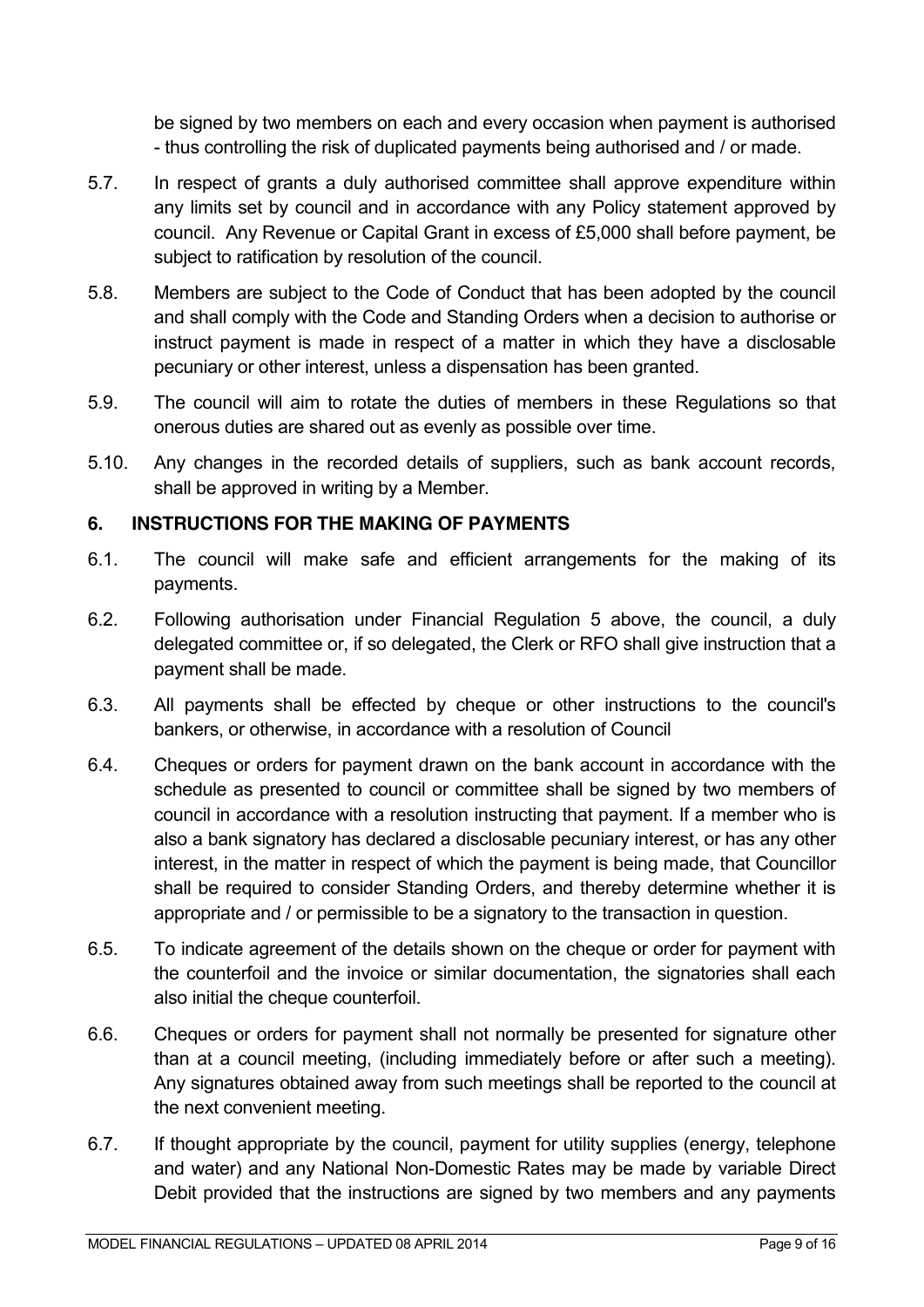are reported to council as made. The approval of the use of a variable Direct Debit shall be renewed by resolution of the council at least every two years.

- 6.8. If thought appropriate by the council, payment for certain items (principally Salaries) may be made by Banker"s Standing Order provided that the instructions are signed, or otherwise evidenced by two members are retained and any payments are reported to council as made. The approval of the use of a Banker"s Standing Order shall be renewed by resolution of the council at least every two years.
- 6.9. If thought appropriate by the council, payment for certain items may be made by BACS or CHAPS methods provided that the instructions for each payment are signed, or otherwise evidenced, by two authorised bank signatories are retained and any payments are reported to council as made. The approval of the use of BACS or CHAPS shall be renewed by resolution of the council at least every two years.
- 6.10. If thought appropriate by the council payment for certain items may be made by internet banking transfer provided evidence is retained showing which members approved the payment.
- 6.11. Regular back-up copies of the records on any computer shall be made and shall be stored securely away from the computer in question, and preferably off site.
- 6.12. The council will not maintain any form of cash float. All cash received must be banked intact. Any payments made in cash by the Clerk [or RFO] (for example for postage or minor stationery items) shall be refunded on a regular basis, at least quarterly.

## <span id="page-9-0"></span>**7. PAYMENT OF SALARIES**

- 7.1. As an employer, the council shall make arrangements to meet fully the statutory requirements placed on all employers by PAYE and National Insurance legislation. The payment of all salaries shall be made in accordance with payroll records and the rules of PAYE and National Insurance currently operating, and salary rates shall be as agreed by council, or duly delegated committee.
- 7.2. Payment of salaries and payment of deductions from salary such as may be required to be made for tax, national insurance and pension contributions, or similar statutory or discretionary deductions must be made in accordance with the payroll records and on the appropriate dates stipulated in employment contracts, provided that each payment is reported to the next available council meeting, as set out in these regulations above.
- 7.3. No changes shall be made to any employee's pay, emoluments, or terms and conditions of employment without the prior consent of the council relevant committee
- 7.4. Each and every payment to employees of net salary and to the appropriate creditor of the statutory and discretionary deductions shall be recorded in a separate confidential record (confidential cash book). This confidential record is not open to inspection or review (under the Freedom of Information Act 2000 or otherwise) other than: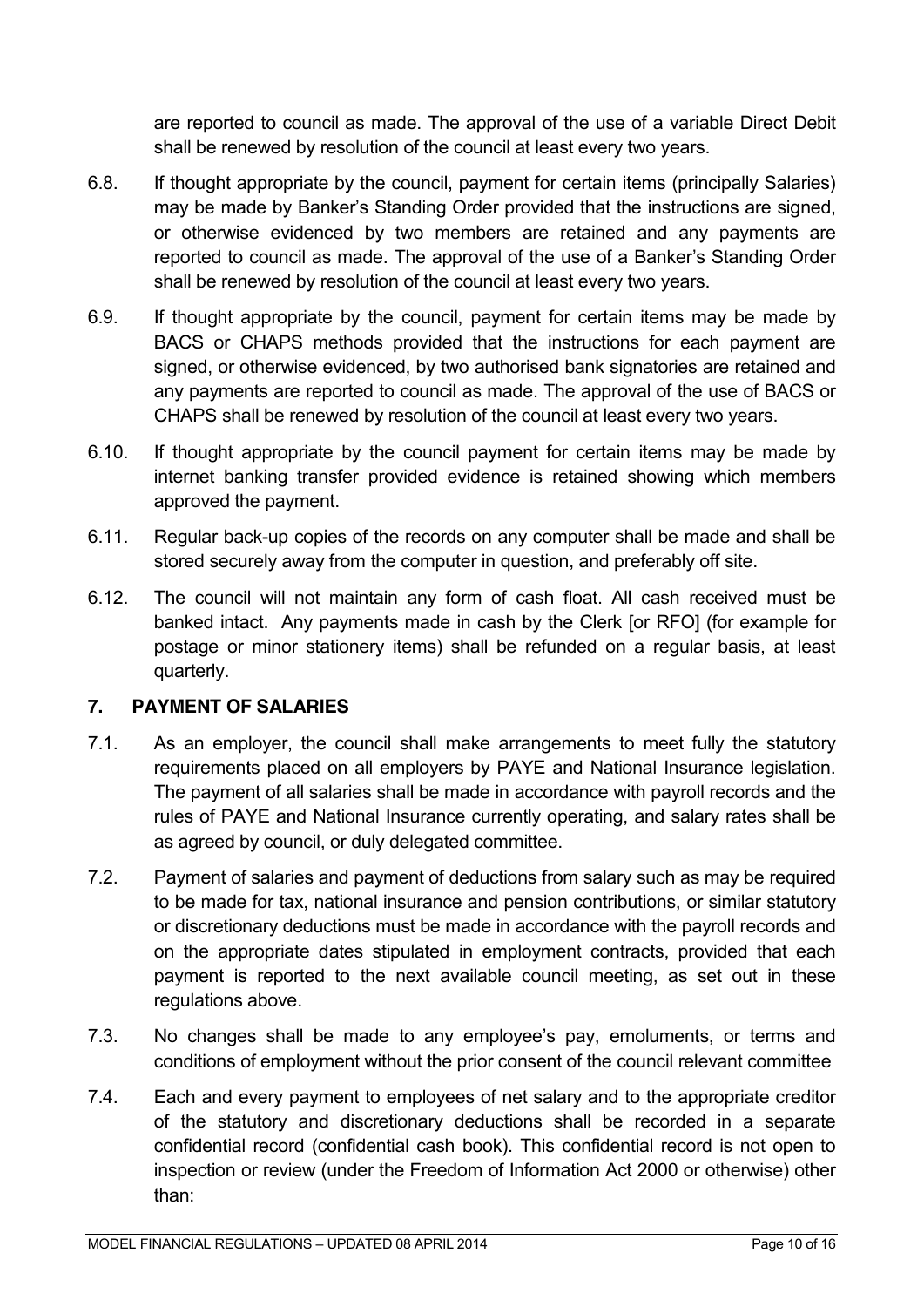- a) by any councillor who can demonstrate a need to know;
- b) by the internal auditor;
- c) by the external auditor; or
- d) by any person authorised under Audit Commission Act 1998, or any superseding legislation.
- 7.5. The total of such payments in each calendar month shall be reported with all other payments as made as may be required under these Financial Regulations, to ensure that only payments due for the period have actually been paid.
- 7.6. An effective system of personal performance management should be maintained for the senior officers.
- 7.7. Any termination payments shall be supported by a clear business case and reported to the council. Termination payments shall only be authorised by council.
- 7.8. Before employing interim staff the council must consider a full business case.

## <span id="page-10-0"></span>**8. LOANS AND INVESTMENTS**

- 8.1. All borrowings shall be effected in the name of the council, after obtaining any necessary borrowing approval. Any application for borrowing approval shall be approved by Council as to terms and purpose. The application for Borrowing Approval, and subsequent arrangements for the Loan shall only be approved by full council.
- 8.2. Any financial arrangement which does not require formal Borrowing Approval from the Secretary of State/Welsh Assembly Government (such as Hire Purchase or Leasing of tangible assets) shall be subject to approval by the full council. In each case a report in writing shall be provided to council in respect of value for money for the proposed transaction.
- 8.3. The council will arrange with the council"s Banks and Investment providers for the sending of a copy of each statement of account to the Chairman of the council at the same time as one is issued to the Clerk or RFO.
- 8.4. All loans and investments shall be negotiated in the name of the Council and shall be for a set period in accordance with council policy.
- 8.5. The council shall consider the need for an Investment Strategy and Policy which, if drawn up, shall be in accordance with relevant regulations, proper practices and guidance. Any Strategy and Policy shall be reviewed by the council at least annually.
- 8.6. All investments of money under the control of the council shall be in the name of the council.
- 8.7. All investment certificates and other documents relating thereto shall be retained in the custody of the RFO.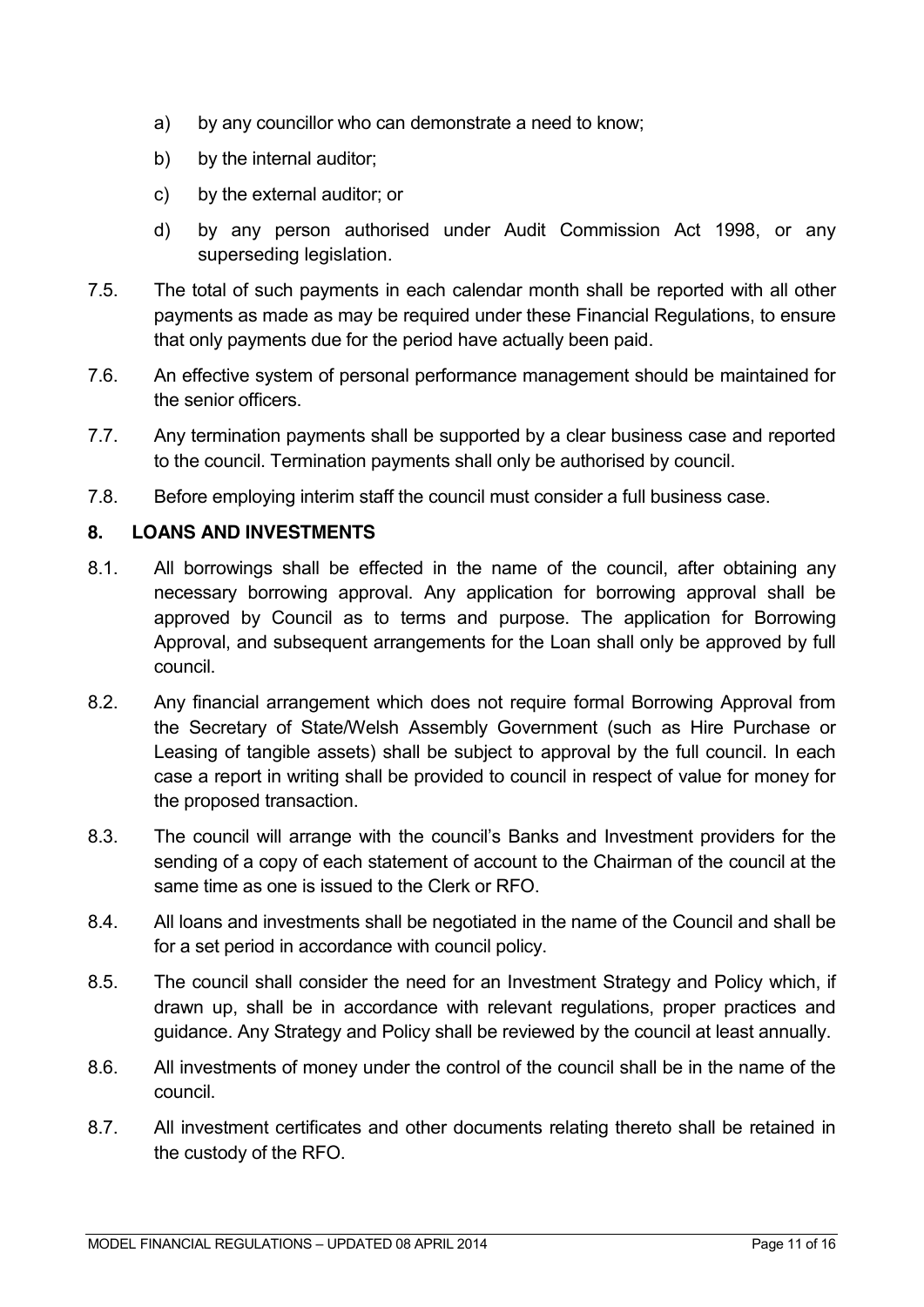8.8. Payments in respect of short term or long term investments, including transfers between bank accounts held in the same bank, or branch, shall be made in accordance with Regulation 5 (Authorisation of payments) and Regulation 6 (Instructions for payments).

## <span id="page-11-0"></span>**9. INCOME**

- 9.1. The collection of all sums due to the council shall be the responsibility of and under the supervision of the RFO.
- 9.2. Particulars of all charges to be made for work done, services rendered or goods supplied shall be agreed annually by the council, notified to the RFO and the RFO shall be responsible for the collection of all accounts due to the council.
- 9.3. The council will review all fees and charges at least annually, following a report of the Clerk.
- 9.4. Any sums found to be irrecoverable and any bad debts shall be reported to the council and shall be written off in the year.
- 9.5. All sums received on behalf of the council shall be banked intact as directed by the RFO. In all cases, all receipts shall be deposited with the council's bankers with such frequency as the RFO considers necessary.
- 9.6. The origin of each receipt shall be entered on the paying-in slip.
- 9.7. Personal cheques shall not be cashed out of money held on behalf of the council.
- 9.8. The RFO shall promptly complete any VAT Return that is required. Any repayment claim due in accordance with VAT Act 1994 section 33 shall be made at least annually coinciding with the financial year end.
- 9.9. Where any significant sums of cash are regularly received by the council, the RFO shall take such steps as are agreed by the council to ensure that more than one person is present when the cash is counted in the first instance, that there is a reconciliation to some form of control such as ticket issues, and that appropriate care is taken in the security and safety of individuals banking such cash.
- 9.10. Any income arising which is the property of a charitable trust shall be paid into a charitable bank account. Instructions for the payment of funds due from the charitable trust to the council (to meet expenditure already incurred by the authority) will be given by the Managing Trustees of the charity meeting separately from any council meeting (see also Regulation 16 below) ].

## <span id="page-11-1"></span>**10. ORDERS FOR WORK, GOODS AND SERVICES**

- 10.1. An official order or letter shall be issued for all work, goods and services unless a formal contract is to be prepared or an official order would be inappropriate. Copies of orders shall be retained.
- 10.2. Order books shall be controlled by the RFO.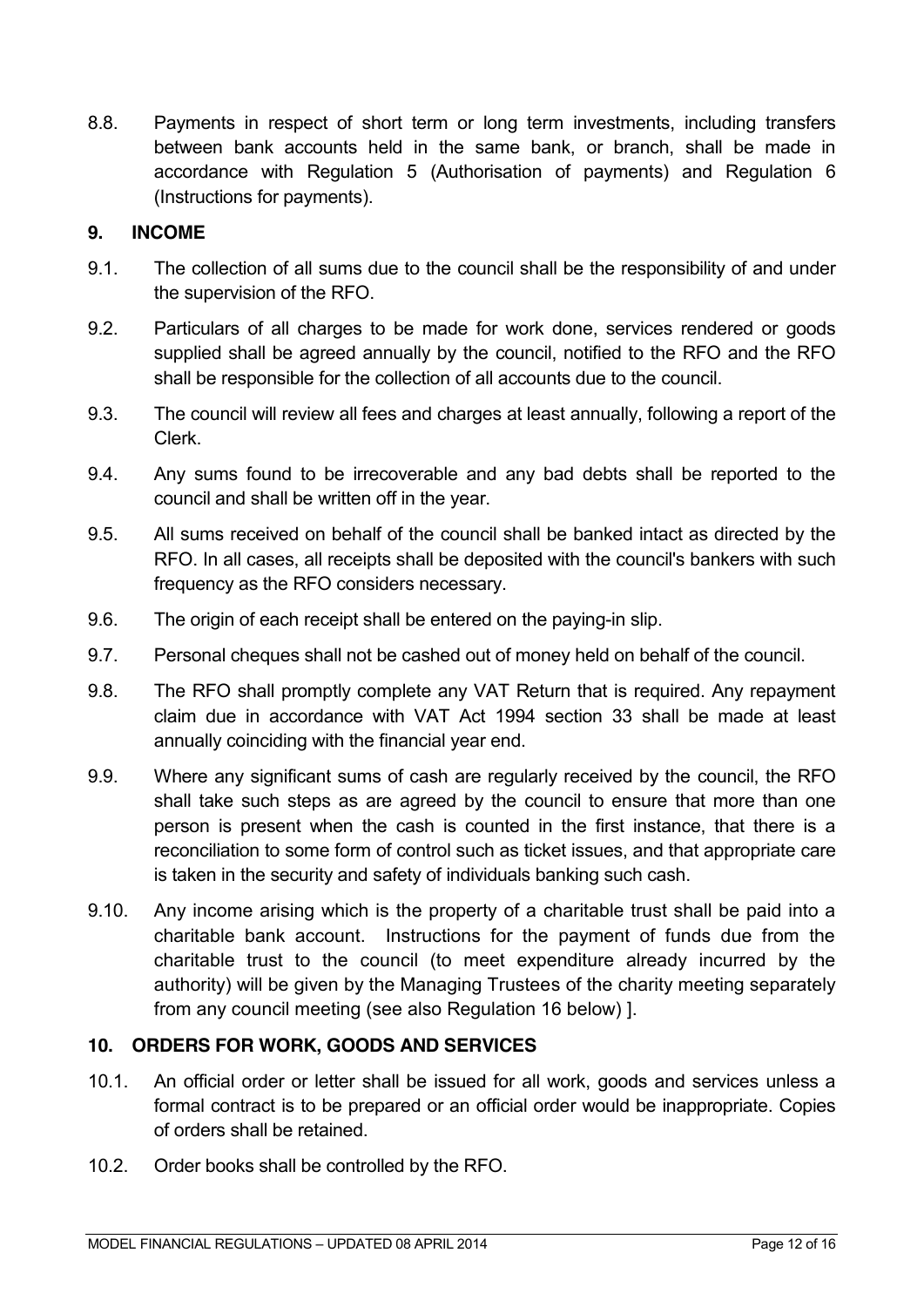- 10.3. All members and Officers are responsible for obtaining value for money at all times. An officer issuing an official order shall ensure as far as reasonable and practicable that the best available terms are obtained in respect of each transaction, usually by obtaining three or more quotations or estimates from appropriate suppliers, subject to any *de minimis* provisions in Regulation 11 (I) below.
- 10.4. A member may not issue an official order or make any contract on behalf of the council.
- 10.5. The RFO shall verify the lawful nature of any proposed purchase before the issue of any order, and in the case of new or infrequent purchases or payments, the RFO shall ensure that the statutory authority shall be reported to the meeting at which the order is approved so that the Minutes can record the power being used.

# <span id="page-12-0"></span>**11. CONTRACTS**

- 11.1. Procedures as to contracts are laid down as follows:
	- a. Every contract shall comply with these financial regulations, and no exceptions shall be made otherwise than in an emergency provided that this regulation need not apply to contracts which relate to items (i) to (vi) below:
		- i. for the supply of gas, electricity, water, sewerage and telephone services;
		- ii. for specialist services such as are provided by solicitors, accountants, surveyors and planning consultants;
		- iii. for work to be executed or goods or materials to be supplied which consist of repairs to or parts for existing machinery or equipment or plant;
		- iv. for work to be executed or goods or materials to be supplied which constitute an extension of an existing contract by the Council;
		- v. for additional audit work of the external Auditor up to an estimated value of £500 (in excess of this sum the Clerk and RFO shall act after consultation with the Chairman and Vice Chairman of council); and
		- vi. for goods or materials proposed to be purchased which are proprietary articles and / or are only sold at a fixed price.
	- b. Where it is intended to enter into a contract exceeding [£60,000] in value for the supply of goods or materials or for the execution of works or specialist services other than such goods, materials, works or specialist services as are excepted as set out in paragraph (a) the Clerk shall invite tenders from at least three firms to be taken from the appropriate approved list.
	- c. When applications are made to waive financial regulations relating to contracts to enable a price to be negotiated without competition the reason shall be embodied in a recommendation to the council.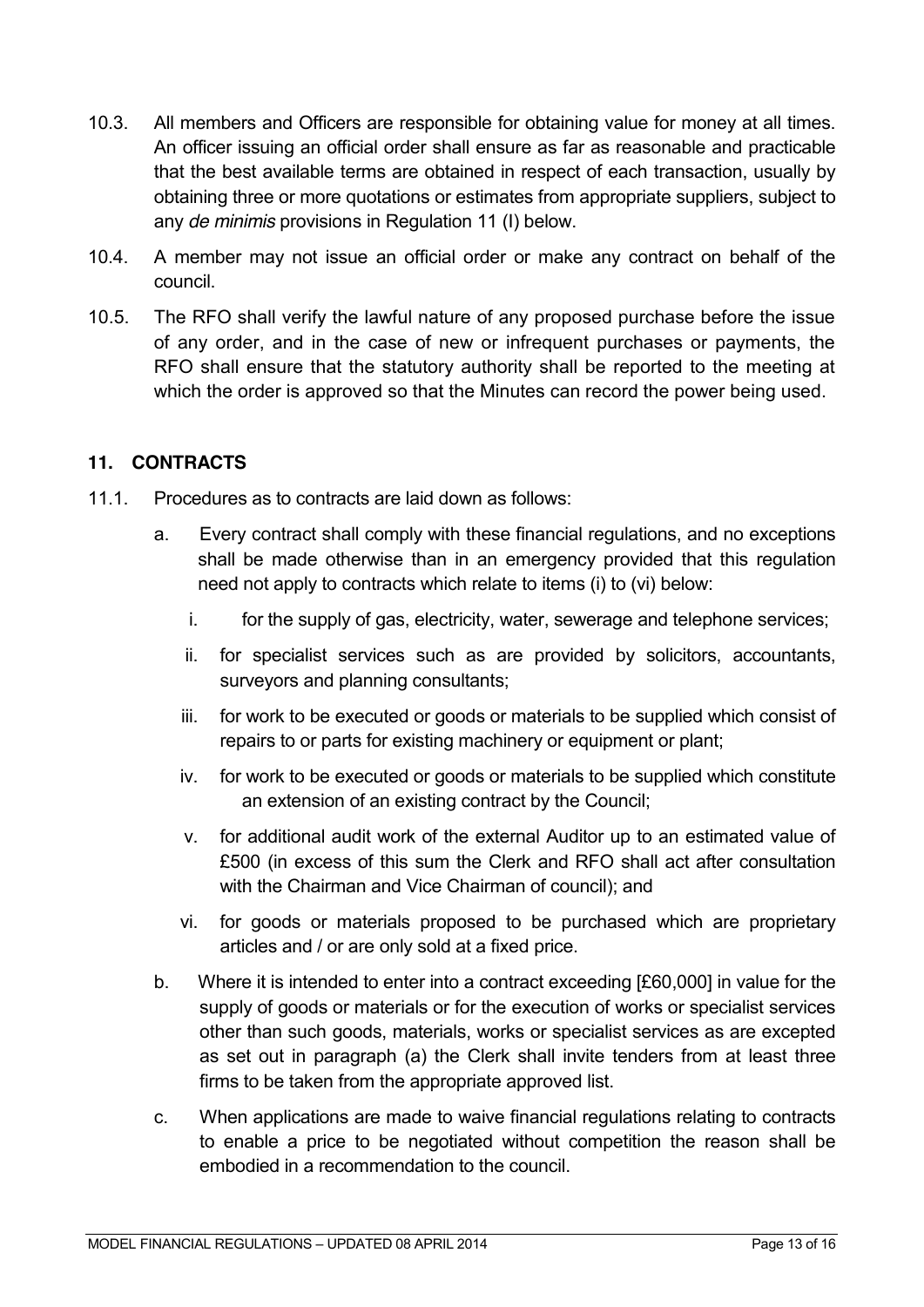- d. Such invitation to tender shall state the general nature of the intended contract and the Clerk shall obtain the necessary technical assistance to prepare a specification in appropriate cases. The invitation shall in addition state that tenders must be addressed to the Clerk in the ordinary course of post. Each tendering firm shall be supplied with a specifically marked envelope in which the tender is to be sealed and remain sealed until the prescribed date for opening tenders for that contract.
- e. All sealed tenders shall be opened at the same time on the prescribed date by the Clerk in the presence of at least one member of council.
- f. If less than three tenders are received for contracts above £60,000 or if all the tenders are identical the council may make such arrangements as it thinks fit for procuring the goods or materials or executing the works.
- g. Any invitation to tender issued under this regulation shall be subject to Standing Order<sup>[]</sup>, <sup>3</sup> [insert reference of the council's s relevant standing order] and shall refer to the terms of the Bribery Act 2010. [
- h. When it is to enter into a contract of less than [£60,000] in value for the supply of goods or materials or for the execution of works or specialist services other than such goods, materials, works or specialist services as are excepted as set out in paragraph (a) the Clerk or RFO shall obtain 3 quotations (priced descriptions of the proposed supply); where the value is below £3,000 and above £100 the Clerk or RFO shall strive to obtain 3 estimates. Otherwise, Regulation 10 (3) above shall apply.
	- i. The council shall not be obliged to accept the lowest or any tender, quote or estimate.
	- j. Should it occur that the council, or duly delegated committee, does not accept any tender, quote or estimate, the work is not allocated and the council requires further pricing, provided that the specification does not change, no person shall be permitted to submit a later tender, estimate or quote who was present when the original decision making process was being undertaken.
	- k. The European Union Procurement Directive shall apply and the terms of the Public Contracts Regulations 2006 and the Utilities Contracts Regulations 2006 including thresholds shall be followed.

# <span id="page-13-0"></span>**12. [PAYMENTS UNDER CONTRACTS FOR BUILDING OR OTHER CONSTRUCTION WORKS**

12.1. Payments on account of the contract sum shall be made within the time specified in the contract by the RFO upon authorised certificates of the architect or other

 <sup>3</sup> Based on NALC"s model standing order 18d in Local Councils Explained © 2013 National Association of Local Councils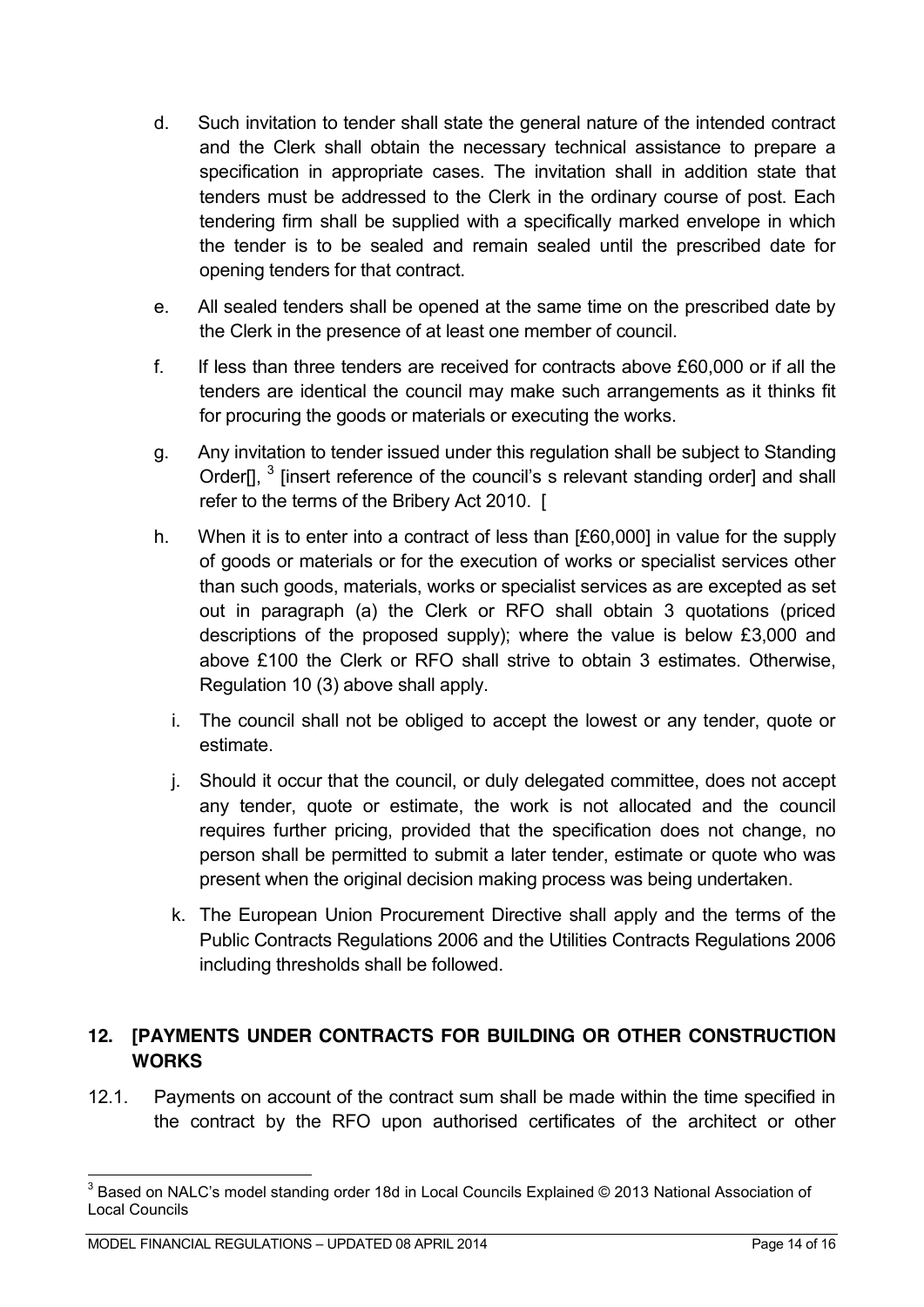consultants engaged to supervise the contract (subject to any percentage withholding as may be agreed in the particular contract).

- 12.2. Where contracts provide for payment by instalments the RFO shall maintain a record of all such payments. In any case where it is estimated that the total cost of work carried out under a contract, excluding agreed variations, will exceed the contract sum of 5% or more a report shall be submitted to the council.
- 12.3. Any variation to a contract or addition to or omission from a contract must be approved by the council and Clerk to the contractor in writing, the council being informed where the final cost is likely to exceed the financial provision.]

# <span id="page-14-0"></span>**13. ASSETS, PROPERTIES AND ESTATES**

- 13.1. The Clerk shall make appropriate arrangements for the custody of all title deeds and Land Registry Certificates of properties held by the council. The RFO shall ensure a record is maintained of all properties held by the council, recording the location, extent, plan, reference, purchase details, nature of the interest, tenancies granted, rents payable and purpose for which held in accordance with Accounts and Audit Regulations.
- 13.2. No tangible moveable property shall be purchased or otherwise acquired, sold, leased or otherwise disposed of, without the authority of the council, together with any other consents required by law, save where the estimated value of any one item of tangible movable property does not exceed [£250].
- 13.3. No real property (interests in land) shall be sold, leased or otherwise disposed of without the authority of the council, together with any other consents required by law. In each case a Report in writing shall be provided to council in respect of valuation and surveyed condition of the property (including matters such as planning permissions and covenants) together with a proper business case (including an adequate level of consultation with the electorate).
- 13.4. No real property (interests in land) shall be purchased or acquired without the authority of the full council. In each case a Report in writing shall be provided to council in respect of valuation and surveyed condition of the property (including matters such as planning permissions and covenants) together with a proper business case (including an adequate level of consultation with the electorate).
- 13.5. Subject only to the limit set in Reg. 14.2 above, no tangible moveable property shall be purchased or acquired without the authority of the full council. In each case a Report in writing shall be provided to council with a full business case.
- 13.6. The RFO shall ensure that an appropriate and accurate Register of Assets and Investments is kept up to date. The continued existence of tangible assets shown in the Register shall be verified at least annually, possibly in conjunction with a health and safety inspection of assets.